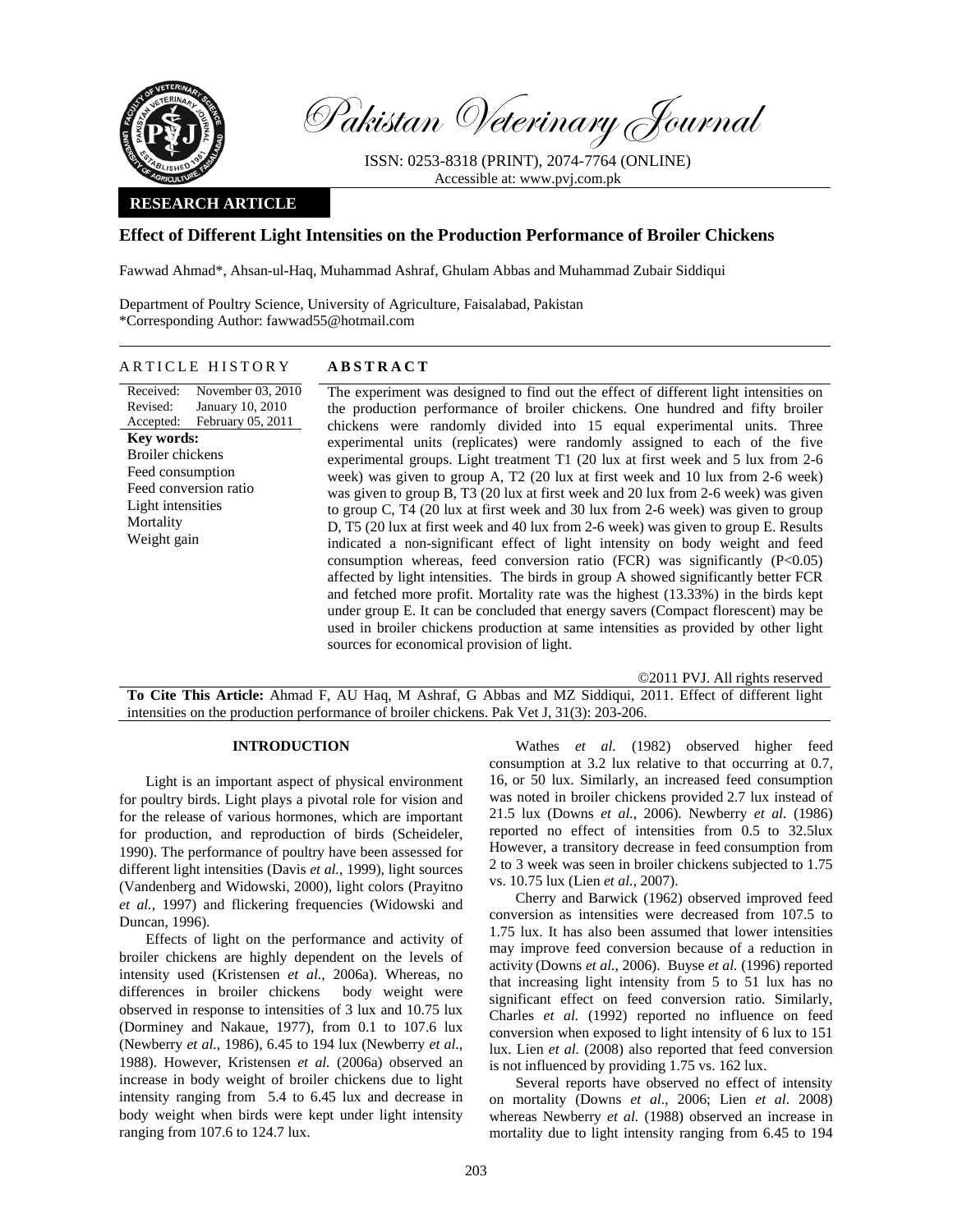lux. Mortality differences attributable to lighting programs are often not observed unless levels approach 10% (Lien *et al.*, 2007).

As mentioned above different scientists explored contradictory results regarding the effects of light intensity on production performance. The present study was conducted to know the impact of varying light intensity on production performance and economics of broiler chickens while using the energy savors (compact florescent) as light source.

## **MATERIALS AND METHODS**

The present study was conducted to observe the impact of various light intensities on production performance of broiler chickens. One hundred and fifty broiler chicks were randomly divided into 15 equal experimental units. Three experimental units (replicates) were randomly assigned to each of the five experimental groups. Light treatment T1 (20 lux at first week and 5 lux from 2-6week) was given to group A, T2. (20 lux at first week and 10 lux from 2-6 week) was given to group B, T3 (20 lux at first week and 20 lux from 2-6week) was given to group C, T4 (20 lux at first week and 30 lux from 2- 6week) was given to group D and T5 (20 lux at first week and 40 lux from 2-6week) was given to group E. The birds were provided commercial feed according to their age specifications and all the birds were fed *ad libitum*. The body weight of birds was recorded individually at start of experiment and at the end of every week. For this purpose, all the birds from each replicate were weighed with the help of an electrical weighting balance. From the individual weights, the mean weight of all the groups was calculated separately. Birds were offered feed daily (*ad libitum*) and feed consumption was calculated at the end of each week. Record of weekly feed consumption and weight gain was used to compute the feed conservation ration of each experimental group (FCR = feed consumed/ live weight). A complete record of mortality in each group was maintained throughout the experimental period. The economics of the study was also calculated based on weight gain, feed consumption and cost of electricity (Table 2).

The data thus collected were subjected to statistical analysis for the interpretation of results using one way analysis of variance technique with completely randomized design. Treatment means were compared by Duncan Multiple Range test (Steel *et al.,* 1996).

# **RESULTS AND DISCUSSION**

## **Weight gain redundant**

No significant difference was observed in body weight gain within all experimental groups; although the highest value was recorded for group A (Table 1). Cherry and Barwick (1962) also found no adverse effect of light intensities on body weight from 1 to 107.6 lux. Similarly Newberry *et al.* (1988) found no influence light intensity treatments (180 and 6 lux) on body weight. Results of the present study are in accordance with the finding of (Denbow *et al.,* 1990; Hullet *et al.,* 1992) who reported that there is no effect of light intensity on body weight gain. Whereas, some research reports indicated that the

body weight of broiler chickens were greater under intensities of 10.75 to 54 lux, relative to 63 to 1290 lux (Skoglund and Palmer, 1962; Wathes *et al.*, 1982). Similarly, Downs *et al.* (2006) also found a transitory effect of light intensity on body weight. They observed that broiler chickens reared at 2.7 lux gained more than broiler chickens reared at 21.5 lux intensity. Most of the reports showed a better weight gain at low light intensities as compared to high intensities. Although in the present study the results were non significant but the birds kept under lower light intensity showed slightly higher weight gain than those kept under higher light intensities which indicated that increasing the range of light intensity may significantly affect the body weight.

#### **Feed consumption and Feed Conversion Ratio**

The data revealed that light intensity has non significant effects on feed consumption of broiler chickens (Table 1). Results of experiment are in line with the studies of Scheideler, (1990) who observed that light intensities ranging from 4 to 20 lux did not affect feed consumption in broiler chickens. Similarly, Charles *et al.* (1992) found no effect of light intensity of 5 to 150 lux, on feed consumption. Kristensen *et al. (*2006a) also reported no adverse effects on feed consumption in broiler chickens receiving light intensity ranging 5 to 100 lux. Whereas, Lien *et al.* (2008) found that feed consumption increased proportionally by providing 1.75 vs. 162 lux of light intensity. The contradiction in the results may be attributed to a wide range of light intensity applied in the study because in the present study range of light intensity was 5-40 lux whereas Kristensen *et al.* (2006b) applied the light intensity range of 5-100 lux. However from the above results it can be concluded that light intensity ranging from 5 to 40 lux have a little or no effect on feed consumption. Hence the electricity can be saved by providing lower light intensity (5 lux) instead of providing 40 lux light intensity without any adverse affect on the feed consumption.

The mean values of FCR of broiler chickens kept under different light treatment showed significant difference (P<0.05) among various treatment groups (Table 1). The data revealed that group A showed significantly better feed conversion ration as compared to group B, C, D and E. The results of present study are in line with the finding of Cherry and Barwick (1962) who observed an improved feed conversion as intensities were decreased from 107.5 to 1.75 lux. Findings of present study also support that assumption of Newberry *et al.*  (1986) and Downs *et al.* (2006) who stated that lower intensities may improve feed conversion because of a reduction in activity and stimulating muscular growth. However, Buyse *et al.* (1996) reported that increasing light intensity from 5 to 51 lux has no significant effect on feed conversion ratio. Similarly, Charles *et al.* (1992) envisaged no influence on feed conversion when exposed to light intensity of 6 to 151 lux. Lien *et al.* (2008) also reported that feed conversion was not influenced by providing 1.75 vs. 162 lux. The contradiction in the findings of present study may be due floor space, because increasing the light intensity and providing more space may affect the activity and muscular growth, where as this affect may not be observed in cage rearing with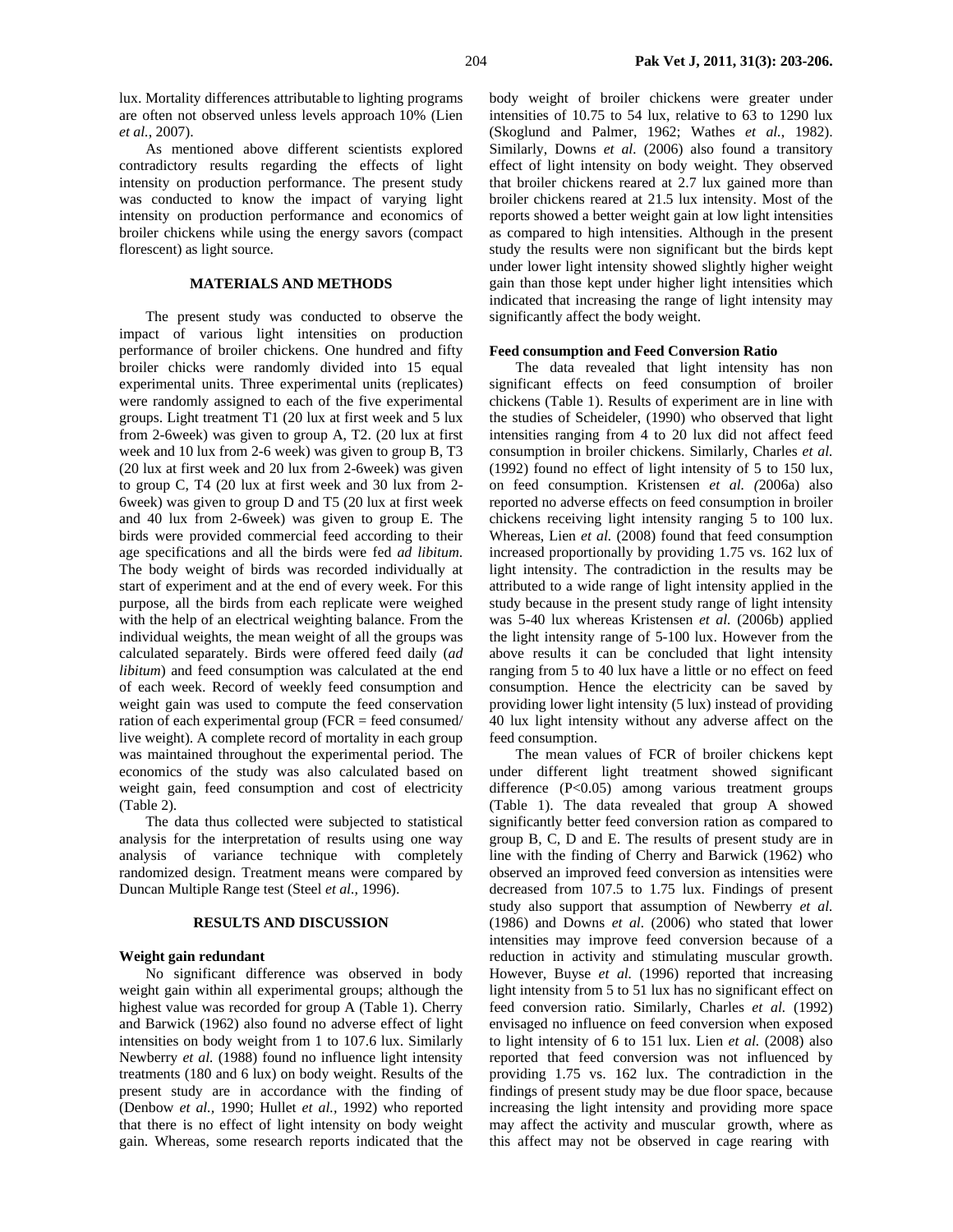**Table 1:** Weight gain, feed consumption, feed conversion ratio, mortality and economics of broiler chickens kept under various light intensities

| Parameters                    | Light treatment groups |                    |                    |                    |                    |  |
|-------------------------------|------------------------|--------------------|--------------------|--------------------|--------------------|--|
|                               | A(5  ux)               | $B(10 \text{lux})$ | $C(20 \text{lux})$ | $D(30 \text{lux})$ | $E(40 \text{lux})$ |  |
| Initial body Weight (g)       | 44                     | 43.5               | 43                 | 43.8               | 42.5               |  |
| Final body weight $(g)$       | 2064.1±42.93           | $1924.7 \pm 62.1$  | $1924.8 \pm 25.4$  | $1927.8 \pm 51.7$  | $1985.4 \pm 47.1$  |  |
| Weight gain (g)               | $2020.1 \pm 42.9$      | $1881.2 \pm 62.1$  | $1881.8 \pm 25.4$  | $1885.03 \pm 51.7$ | $1942.97 \pm 47.1$ |  |
| Feed consumption $(g)$        | $3943 \pm 111$         | $4093 \pm 163.2$   | $4162 \pm 17.2$    | $4185.1 \pm 18.1$  | $4391.1 \pm 27.2$  |  |
| Feed Conversition ratio (FCR) | $1.95b \pm 0.015$      | $2.17a + 0.046$    | $2.20a + 0.031$    | $2.21a + 0.023$    | $2.25a + 0.040$    |  |
| Mortality (%)                 | 6.66                   | 3.33               | 3.33               | 6.66               | 13.33              |  |
| Profit (Rs)                   | 36.18                  | 18.74              | 16.92              | 16.2               | 17.3               |  |

Values (mean±SE) bearing different superscripts in a row differ significantly (P<0.05). In each group, 20 lux of light was provided during 0-1 week. From 2-6 weeks light intensity in each group was variable.

| Table 2: Economics of raising broiler chickens kept under various light intensities |  |  |  |  |  |  |
|-------------------------------------------------------------------------------------|--|--|--|--|--|--|
|-------------------------------------------------------------------------------------|--|--|--|--|--|--|

| Parameters                                               | Light treatment groups |                    |            |                    |                    |
|----------------------------------------------------------|------------------------|--------------------|------------|--------------------|--------------------|
|                                                          | A(5  ux)               | $B(10 \text{lux})$ | C (20 lux) | $D(30 \text{lux})$ | $E(40 \text{lux})$ |
| Cost of chick (Rs)                                       | 52                     | 52                 | 52         | 52                 | 52                 |
| Management cost/bird(Rs): Housing (3), equipment         | 18                     | 18                 | 18         | 18                 | 18                 |
| $(2)$ , labor $(4)$ , litter $(3)$ , brooding fuel $(6)$ |                        |                    |            |                    |                    |
| Feed consumption (kg)                                    | 3.94                   | 4.09               | 4.16       | 4.18               | 4.39               |
| Feed cost/kg(Rs)                                         | 22                     | 22                 | 22         | 22                 | 22                 |
| Feed cost/bird(Rs): $(3*4)$                              | 86.68                  | 89.98              | 91.52      | 91.96              | 96.58              |
| Cost of electricity/bird (Rs) for light treatment        | 0.14                   | 0.28               | 0.56       | 0.84               | 1.12               |
| Vaccination and disinfection Cost/bird(Rs)               | 9                      | 9                  | ۰Q         | 9                  | 9                  |
| Total cost/bird (Rs): (1+2+5+6+7)                        | 165.82                 | 169.26             | 171.08     | 171.8              | 176.7              |
| Live weight/bird (kg)                                    | 2.02                   | 1.88               | 88. ا      | 88. ا              | I.94               |
| Sale price/kg (Rs)                                       | 100                    | 100                | 100        | 100                | 100                |
| Net price /bird(Rs): (9*10)                              | 202                    | 188                | 188        | 188                | 194                |
| Profit/bird (Rs): (11-9)                                 | 36.18                  | 18.74              | 16.92      | 16.2               | 17.3               |

In each group, 20 lux of light was provided during 0-1 week. From 2-6 weeks light intensity in each group was variable.

variable light intensities and further research is required to solve this contradiction. However, from the above discussion it can be concluded that providing light intensity (5 lux) from 2 to 6 weeks to broiler chicks may be a better practice to improve the feed conversion ratio because most of the scientist either reported beneficial effect of lowering light intensity or no effect of light intensity on the feed conversion ratio.

#### **Mortality**

The total numbers of birds died during the study were 11 and the highest mortality (13.33%) was observed in group E (Table 1). Mortality differences attributable to lighting programs are often not observed unless levels approach 10% Lien *et al.* (2007). Percentage mortality in group E in the present study was more than 10%. The Results are in accordance with Newberry *et al.* (1988) who observed an increase in mortality due to light intensity ranging from 6.45 to 194 lux. Blair *et al.* (1993), Oksuk *et al.* (1998) and Buyse *et al.* (1996) also found similar results. However, Downs *et al.* (2006) using 10 lux versus 2.7 lux, Kristensen *et al.* (2006a) comparing 5 to 100 lux and Lien *et al.* (2007) comparing 1.75 vs 162 lux found no effect of light intensity on mortality. The contradiction in the results may due to a combined effect of light intensity with other management factors and needs more research, it may be assumed that increased light intensity may cause stress in the broiler chicks which further led towards mortality.

## **Economics**

The cost of production per broiler chicken was Rs. 165.82 (Group A) which increased progressively to Rs. 176.7 (Group E) in various groups kept under various light intensities. Treatment A gave maximum profit Rs. 36.18 per bird and ranked first while minimum profit obtained from treatment D (Table 2).

#### **Conclusion**

The results of the present study revealed that the birds kept under light intensity of 5 lux from 2 to 6 week showed better production performance and fetched more profit than the birds kept under higher intensities of light. In the present study the light intensities were provided by using compact fluorescent light source and lower light intensity showed better effect on the production performance of broiler chickens kept under group A. Therefore, it can also be concluded that energy savers (Compact florescent) may be used in broiler chickens production at same intensities as provided by other light sources for economical provision of light.

#### **REFERENCES**

- Blair R, RC Newberry and EE Gardiner, 1993. Effects of lighting pattern broiler house lighting source and photoperiod. Poult Sci, 69: 1471-1479.
- Buyse J, PCM Simons, FMG Boshouwers and E Decuypere, 1996. Effect of intermittent lighting, light intensity and source on the performance and welfare of broilers. World's Poult Sci J, 52: 121–130.
- Charles RG, FE Robinson, RT Hardin, MW Yu, J Feddes and HL Classen, 1992. Growth, body composition and plasma androgen concentration of male broiler chickens subjected to different regimens of